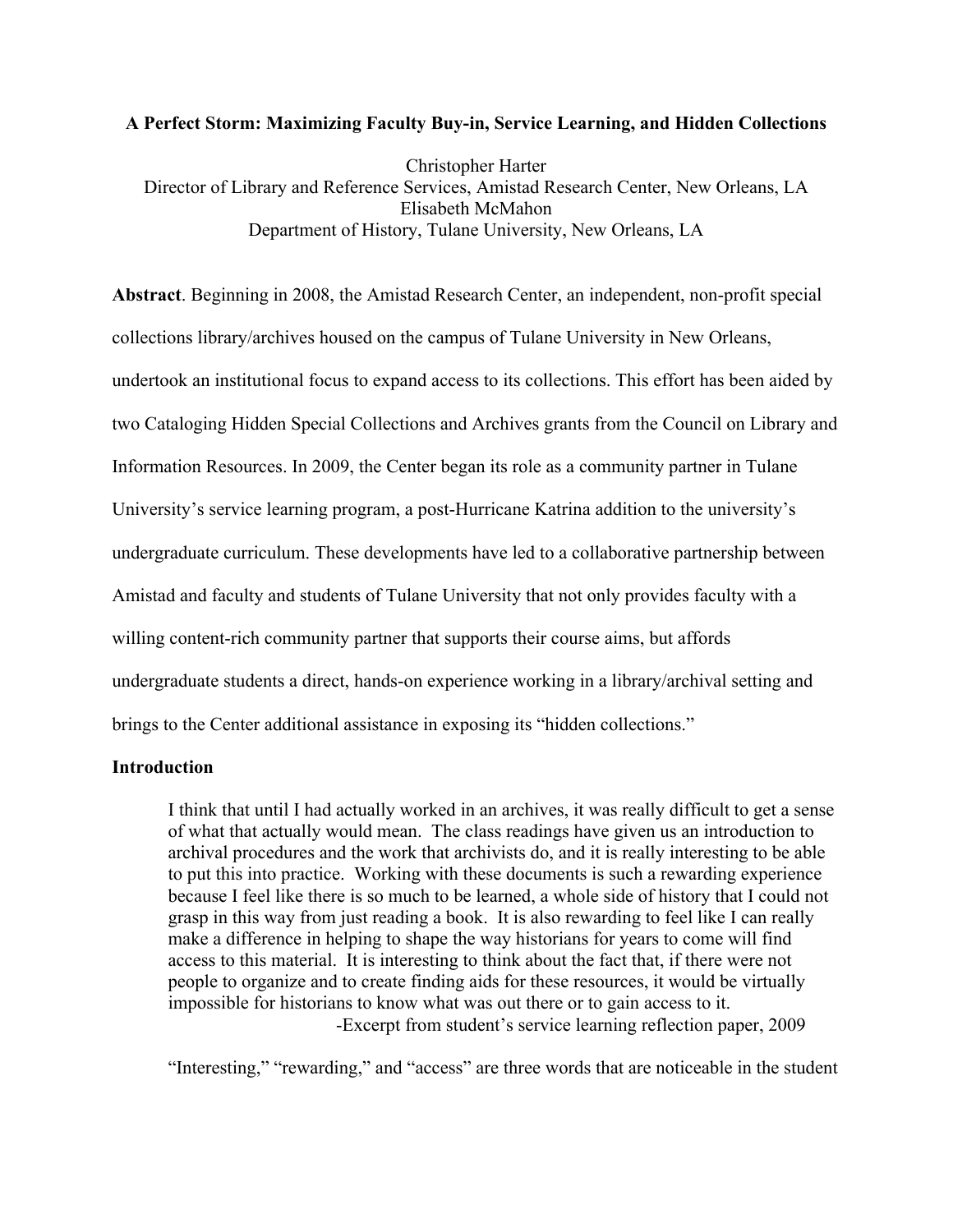reflection paper quoted above. Let us summarize those words into one: "Discovery" is perhaps a good way to describe what this student encountered and it is certainly fitting to describe the outcome of the combination of grant-funded initiatives at the Amistad Research Center over the past seven years and the Center's efforts to partner with faculty and students to not only expose them to the rich sources within the collections, but to transform them into stakeholders in efforts to turn hidden collections into bountiful discoveries.

#### **The Amistad Research Center and Efforts to Expand Access**

The Amistad Research Center is the nation's oldest and largest independent archives/special collections library that chronicles race relations, civil rights, and ethnic history within the United States. Founded in 1966 as an outgrowth of the United Church Board for Homeland Ministries' Race Relations Department at Fisk University, an early civil rights training ground, the Center incorporated as a  $501(c)3$  non-profit in 1969, and today resides on the campus on Tulane University in New Orleans, Louisiana. Originally founded as a repository for the archives of the American Missionary Association, a Christian abolitionist organization that later worked to found schools for the Freedmen following the Civil War, the Center expanded its collections into the areas of race relations, the Civil Rights Movement, the Harlem Renaissance, and the other aspects of the history and culture of ethnic communities within the U.S.

This expansion was based in part on an aggressive acquisitions policy that focused on the collecting of materials documenting underrepresented peoples at a time when such collecting was not widely emphasized by cultural institutions. However, budgeting and staffing for this non-profit organization did not always allow for the arrangement and description of these collections according to professional archival standards. During its existence, the Center became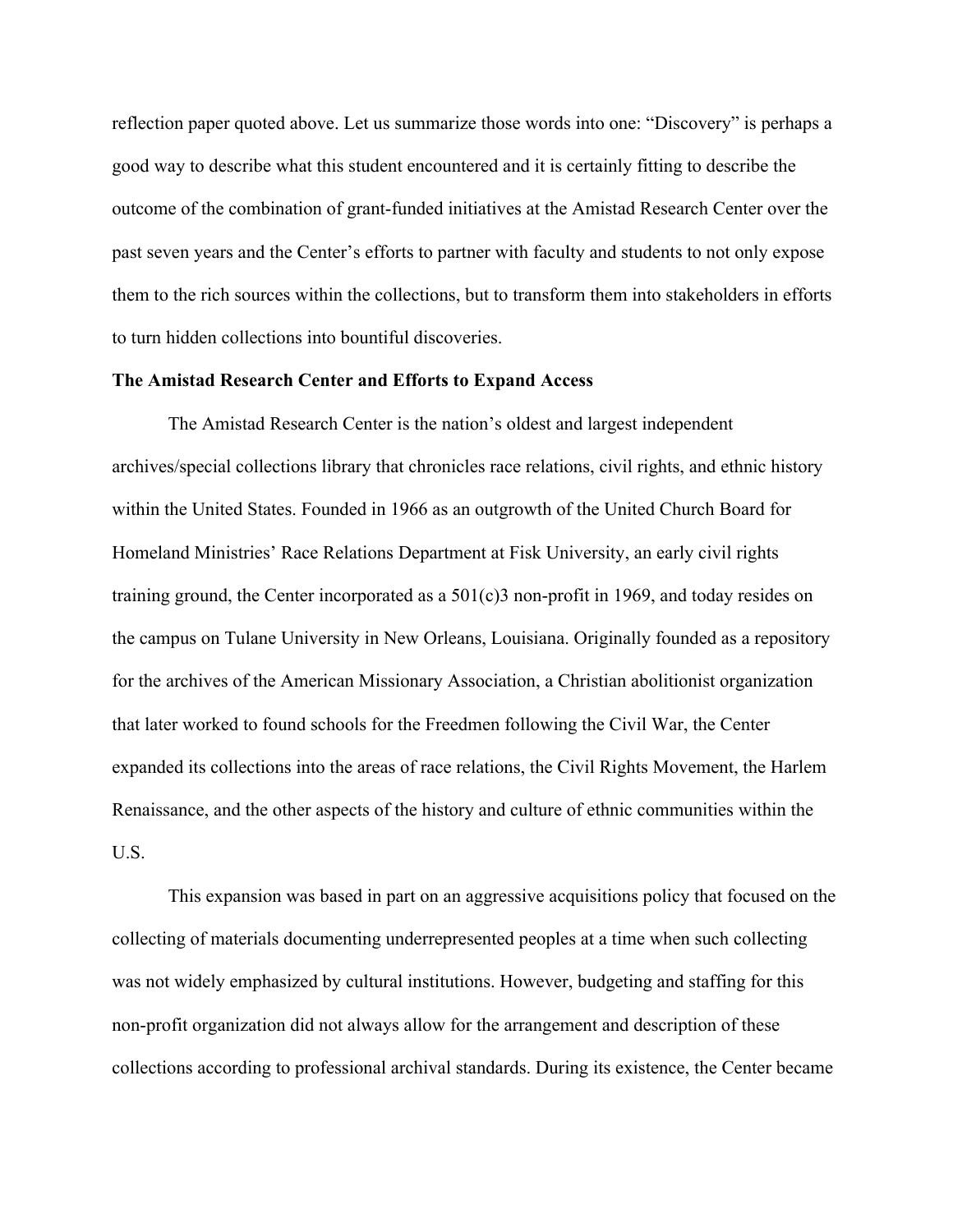a well-established research center on the topic of racial and ethnic history. However, a significant portion of its collections remained underutilized by scholars and the general public due to lack of processing and cataloging, which limited access to the Center's holdings. Beginning in 2008, the Center's staff sought to change this by embracing the idea of expanding access to its collections through the use of increased technology and the pursuit of grants and partnerships that would aid Amistad is its efforts.

Amistad received the first of two Cataloging Hidden Special Collections and Archives grants from the Council on Library and Information Resources (CLIR) in 2008. The initial CLIR grant not only allowed the Center to process and catalog specific civil rights-related collections within its holdings, but the major success of that grant was that it aided the Center in reenvisioning how access could be interpreted and demonstrated in a variety of ways in order to ensure that the Center fulfilled its basic mission. This was most notably seen through the implementation of collections management software and the development of a comprehensive manual that outlined the Center's policies on access, collection development, exhibitions, security, and other areas. The manual also detailed procedures in the areas of preservation and handling, processing and cataloging, and data entry for the collections management software. In short, the manual now serves as the major form of documentation for Center staff, administration, and trustees, as well as a comprehensive training manual for new staff, students, and volunteers.

The completion and the development of professional policies and procedures as deliverables for the first CLIR grant aided in the planning for the 2011 award, which called for the processing of records generated by the American Committee on Africa (ACOA) and its sister organization, The Africa Fund. These related organizations were based out of New York and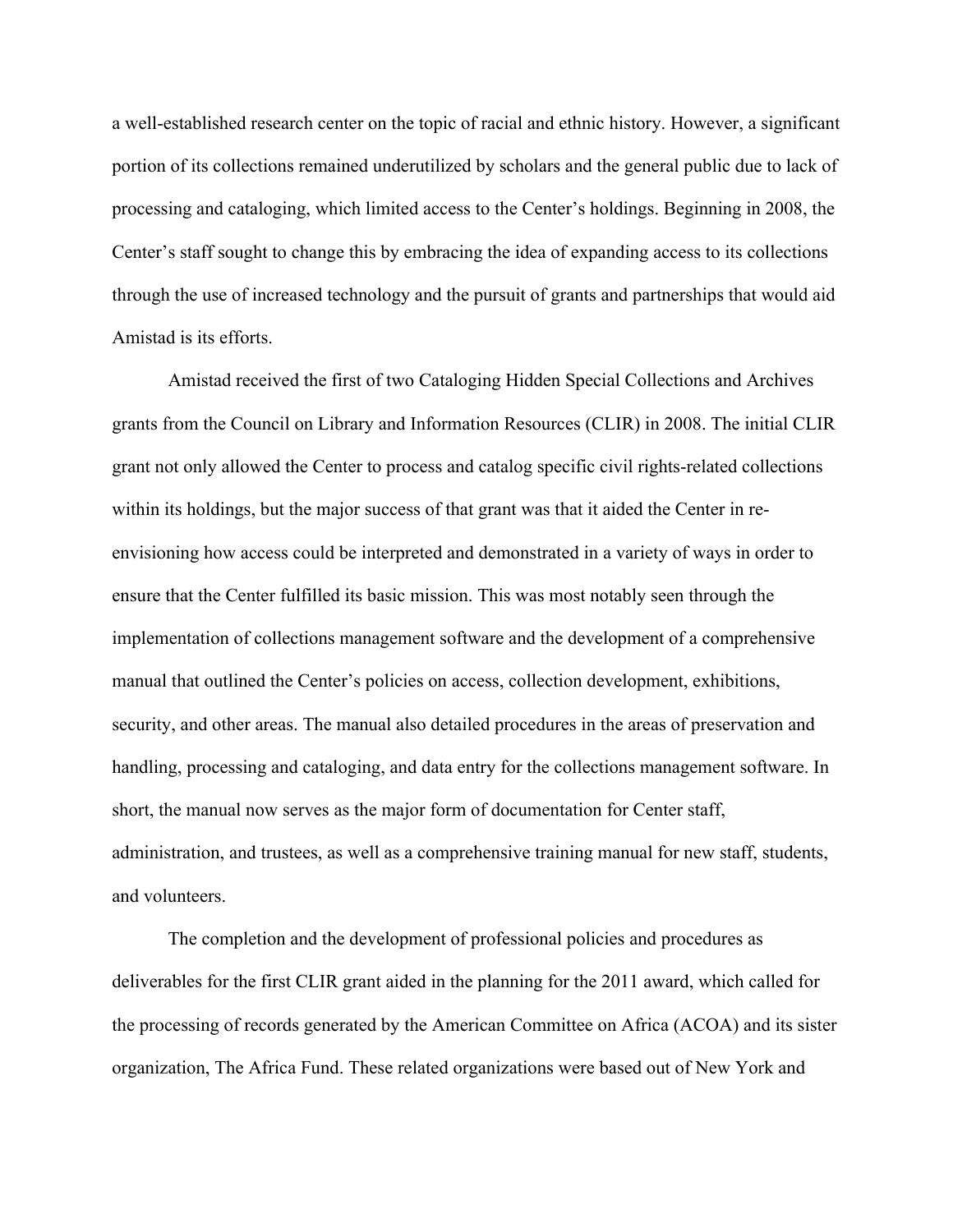founded during the 1950s and 1960s, respectively, with the goal of educating the U.S. populace and policy-makers on anti-colonial and anti-apartheid movements in Africa. Totaling nearly 600 linear feet of organizational records, as well as publications and ephemera collected from groups and individuals throughout the African continent, these collections contained a wealth of information and resources for anyone studying U.S.-Africa relations on the macro-level, as well as individuals and groups working to end colonialism and apartheid within individual countries. The additional impetus for targeting these collections for processing and cataloging was a growing interest by researchers for access to these collections based on the results of a partnership with a faculty member and students at Tulane University that took place in 2009.

#### **Service-learning and the Development of the Archiving Africa Course**

In the spring semester of 2009, the Amistad Research Center partnered with Dr. Elisabeth McMahon of Tulane University's Department of History on a course entitled "Archiving Africa." Dr. McMahon's goal for this course was to expose her students to the rich Africana holdings found within Amistad's archival collections as a means of developing an appreciation of research methods used by historians and to introduce them to the benefits and difficulties of researching and interpreting primary sources. This course would not only be a research-level seminar, but a service-learning course, as well, in which students would each commit 20 hours of volunteer time to the Amistad Research Center during the semester.

Service-learning as an educational concept emerged in the 1970s. First viewed as experimental, it has gained in popularity on college and university campuses. This concept is defined in various ways, but to quote the National Service Learning Clearinghouse, it is "a teaching and learning strategy that integrates meaningful community service with instruction and reflection to enrich the learning experience, teach civic responsibility, and strengthen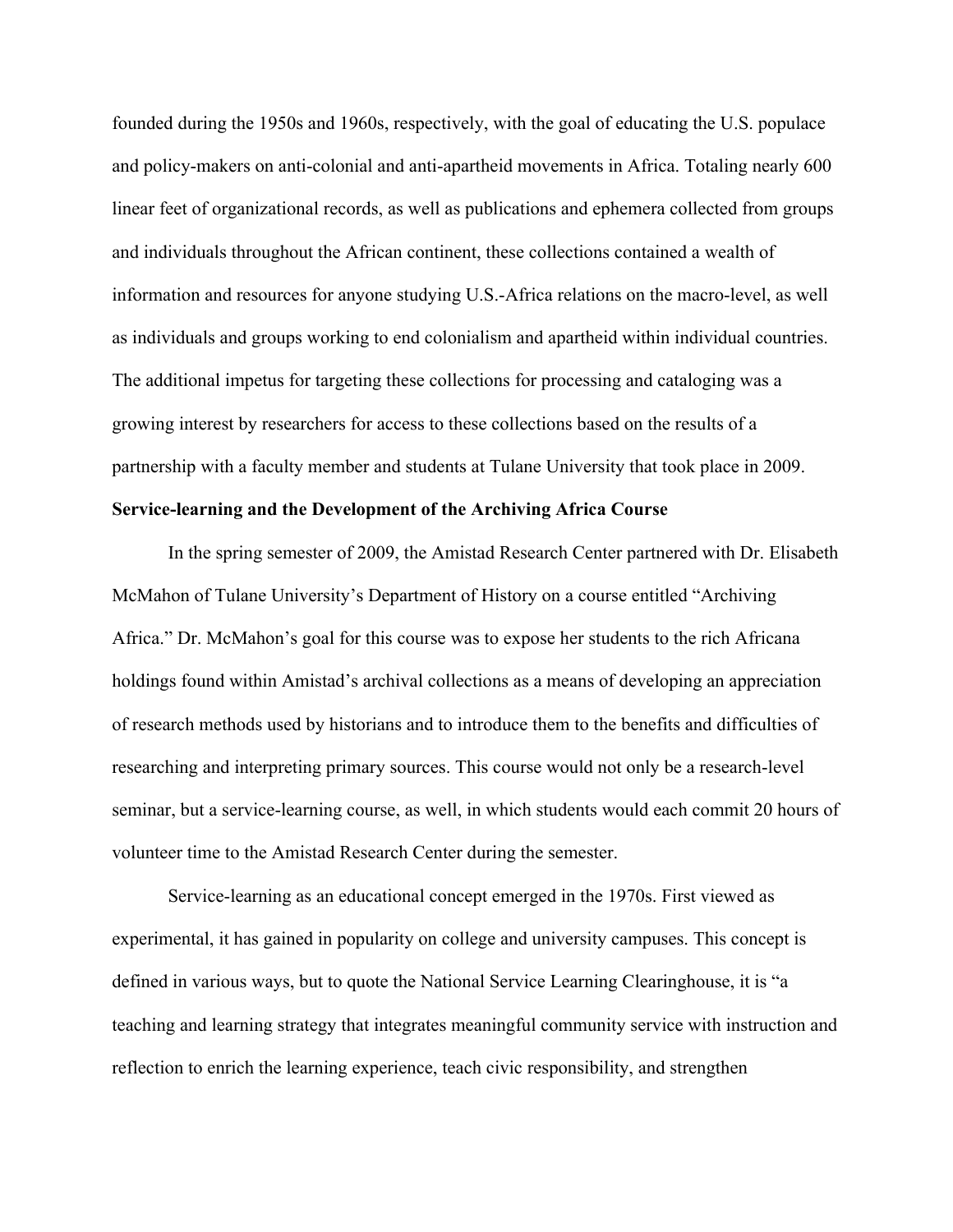communities."<sup>1</sup> Tulane University's Center for Public Service describes it in this way: "Academic Service Learning is an educational experience based upon a collaborative partnership between the university and the community. "Learning by doing" enables students to apply academic knowledge and critical thinking skills to meet genuine community needs. Through reflection and assessment, students gain deeper understanding of course content and the importance of civic engagement."2

Tulane University's requirement that all incoming undergraduate students complete one semester of service-learning course work and an additional semester of independent servicelearning work with a community partner began in 2006. Dr. Elisabeth McMahon joined the History Department faculty the following year, and as a professor teaching African history, she sought to locate all of the Africana-related collections in New Orleans. While there were a number of collections available in the city for students to work with, the Amistad Research Center offered the largest number of collections and the most coherent link with the continent itself in its collections. In designing her archives class, she wanted to find an archive that she could consistently work with over time. As a faculty member, she knew that working with an archives in this way would require a considerable amount of time and work, thus it was ideal for her that Amistad had enough materials for her students to use year after year in classes. The ease of location was also a factor for her. That Amistad qualified as a community partner as a nonprofit institution, yet was also located on Tulane's campus, made working with Amistad much easier than other collections around the city.

McMahon and Amistad have partnered three times for the Archiving Africa class. The first two classes, held in 2009 and 2012, both focused on the ACOA/Africa Fund records.

 

<sup>&</sup>lt;sup>1</sup> National Service Learning Clearinghouse ( $\frac{http://www.servicelearning.org)}{http://tulan.edu/cps/students/servicelearning.cfm)}$ . Accessed 2 Center for Public Service, Tulane University ( $http://tulan.edu/cps/students/servicelearning.cfm)$ . Accessed 2

February 2015.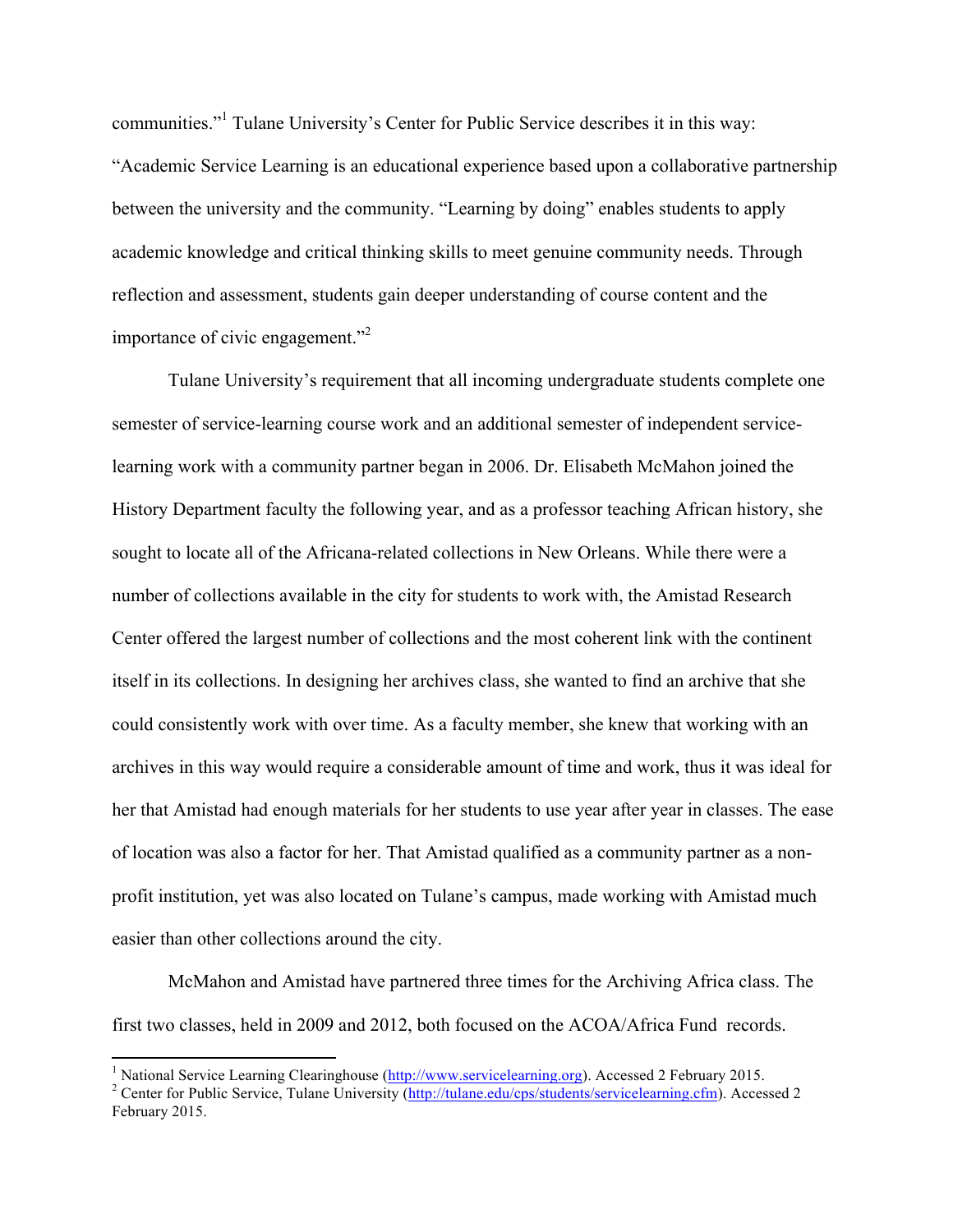Although a portion of the ACOA records (approximately 146 linear feet) had been previously arranged in 1983, the resulting finding aid was not sufficient to provide access to the myriad of letters, speeches, brochures, periodicals, and other documents that formed the collection. Lack of deeper access to the collection had long been an issue for the Center and researchers.

|    | <b>Box 86</b>                                                                         |
|----|---------------------------------------------------------------------------------------|
| f. | 1-21 -- Ghana-Collected Items-Gov-Uni -- 1952-'64                                     |
|    | 22 -- Ghana-Collected Items-Photographs -- n.d.                                       |
|    | 23-33 -- Ghana-Collected Items-Writings -- 1954-1966, n.d.                            |
|    | 34 -- Ghana-Collected Items-Serial-Information Bulletin on<br>African Affairs -- 1958 |
|    | 35-44 -- Ghana-Collected Items-Press Clippings -- 1954-1966                           |

Figure 1. Example of initial finding aid for the ACOA records illustrating lack of description.

Of particular interest to researchers were the files for ACOA's activities within various African countries, which numbered upwards of 70 cubic foot boxes. These include an extraordinary trove of correspondence between activists and government officials in the United States and political leaders, organizers, students, and others across Africa. The ACOA records provided an ideal trial project for a course-based undergraduate service learning experience for a number of reasons: 1) Amistad staff had identified the need to index and inventory portions of the collection as a project that could not be undertaken without assistance due to staffing levels, 2) students would work on a large, but singular, collection, which would provide opportunities to discuss similar issues and methods during their work, and 3) the collection was diverse enough that students could use it as a source for seminar papers and the professor could utilize documents for a number of class discussions. Over the course of the semester, the students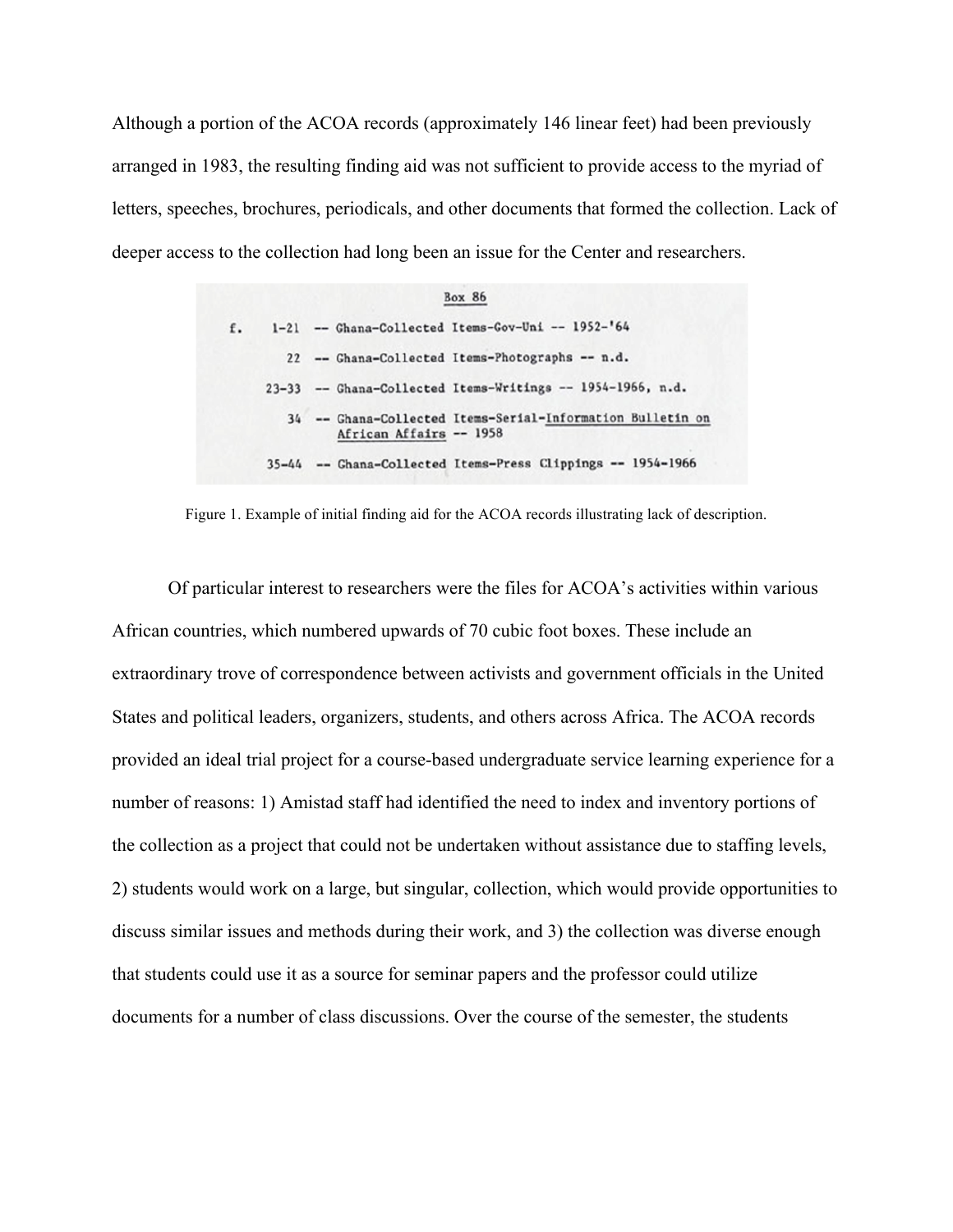indexed correspondence and inventoried ephemera throughout 25-plus boxes, which far

| exceeded Amistad's expectations. <sup>3</sup> |  |  |  |
|-----------------------------------------------|--|--|--|
|                                               |  |  |  |

 

| Sender             | Recipient          | Date of Letter | <b>Box</b> | Folder |
|--------------------|--------------------|----------------|------------|--------|
| Nyerere, Julius K. | Houser, George M.  | 1958, 3-25     | 142        | 32     |
| Kawawa, Rashidi M. | Jonas, Gilbert     | 1958, 7-1      | 142        | 32     |
| Houser, George M.  | Kawawa, Rashidi M. | 1958, 7-15     | 142        | 32     |
| Munanka, Bhoke     | Houser, George M.  | 1958, 7-18     | 142        | 32     |
| Houser, George M.  | Munanka, Bhoke     | 1958, 10-7     | 142        | 32     |
| Munanka, Bhoke     | Houser, George M.  | 1958, 10-17    | 142        | 32     |
| Chamshama, S.S.    | Houser, George M.  | 1958, 11-6     | 142        | 32     |
| Houser, George M.  | Chamshama, S.S.    | 1958, 11-24    | 142        | 32     |
| Chamshama, S.S.    | Houser, George M.  | 1959, 1-12     | 142        | 32     |
| Chamshama, S.S.    | Houser, George M.  | 1959, 1-28     | 142        | 32     |
| Chamshama, S.S.    | Houser, George M.  | 1959, 2-3      | 142        | 32     |

Figure 2. Example of Correspondence Index Spreadsheet for 2009 Service Learning Class

The second Archiving Africa class, as well as Amistad's second CLIR grant, were the direct results of this initial foray into a service-learning partnership. The 2011 grant called for the processing of multiple, later addenda to the ACOA records (140 linear feet) and those of The Africa Fund (350 linear feet). Additionally, 135 boxes of books, pamphlets, newspapers, and other publications collected over the years by ACOA/Africa Fund staff were to be cataloged within Amistad's library holdings. As part of the work plan for the second grant, Dr. McMahon served as a subject-area specialist, helping to identify individuals, organizations, events, and related topics within the collections, which provided more authoritative description during the organization of the records. Students in the course focused their service learning on assisting staff with the initial collection survey of the records, publications, and audiovisual materials and the compilation of the container lists which were then used in the creation of processing plans for both sets of records. (See Appendix for abbreviated version of the project description.)

<sup>&</sup>lt;sup>3</sup> For the purposes of the initial service learning class, students merely listed sender and recipient, date of letters and their location within the collection as an aid to locating letters by particular individuals. They did not index or transcript the content of the letters.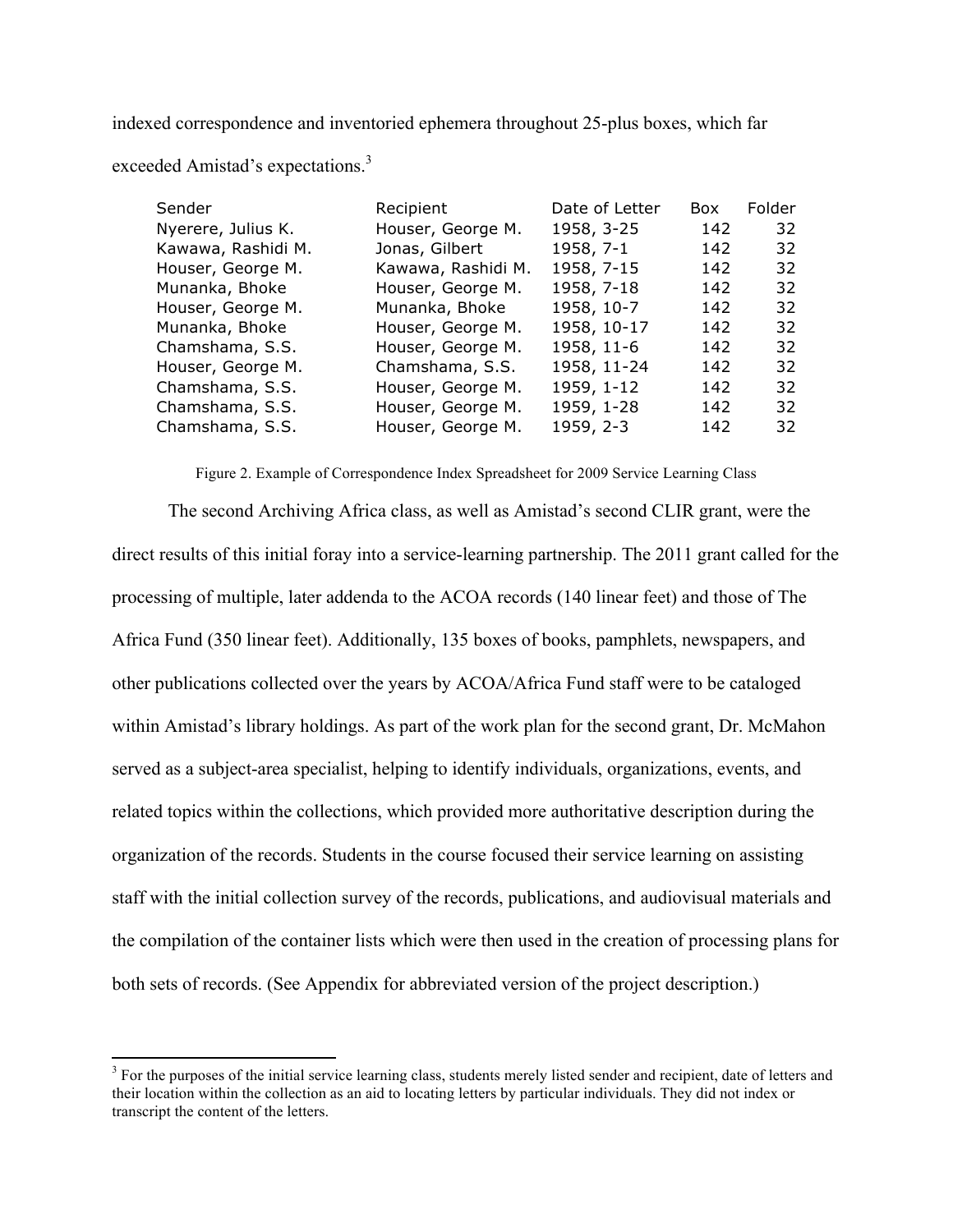#### **Partnering Hidden Collections and Service Learning**

The Amistad Research Center's integration of a service-learning collaboration with Dr. McMahon's Archiving Africa course and its adoption of a hidden collections focus has yielded great results for the students, the faculty member, the Amistad Research Center, and the community of Africanist scholars. As seen in the definitions above, service learning as a concept entails both educational and community outreach components. Part of the success of the collaboration between Amistad and Dr. McMahon's classes is based on the belief by both faculty member and community partner that service learning is successful when it embraces both aspects – service *and* learning – fully and equally. This shared belief has been fundamental to both parties and has been communicated to the students. Students who have most effectively embraced their service to Amistad have been those who have considered their work in light of the Center's mission and goals and who have thought about the roles that archives and libraries provide within the communities they serve and in society in general. This is one of the fundamental goals of McMahon's course. Not only is the Amistad Research Center integral to Dr. McMahon's course, but the idea and functions of archives and libraries is, as well. The course objectives for her Archiving Africa course include, in part, the following:

4) Help students see the value of archives for building community identity.

<sup>1)</sup> Introduce students to the practice of history through work in archives, archival methods, and archival research.

<sup>2)</sup> Introduce students to the methodology of historical practice and the methods in particular of African history.

<sup>3)</sup> Allow students to consider the methods necessary to preserve the history of ordinary individuals and non-elite institutions.

<sup>5)</sup> Consider the best practices for archives, especially understanding collection development and preservation.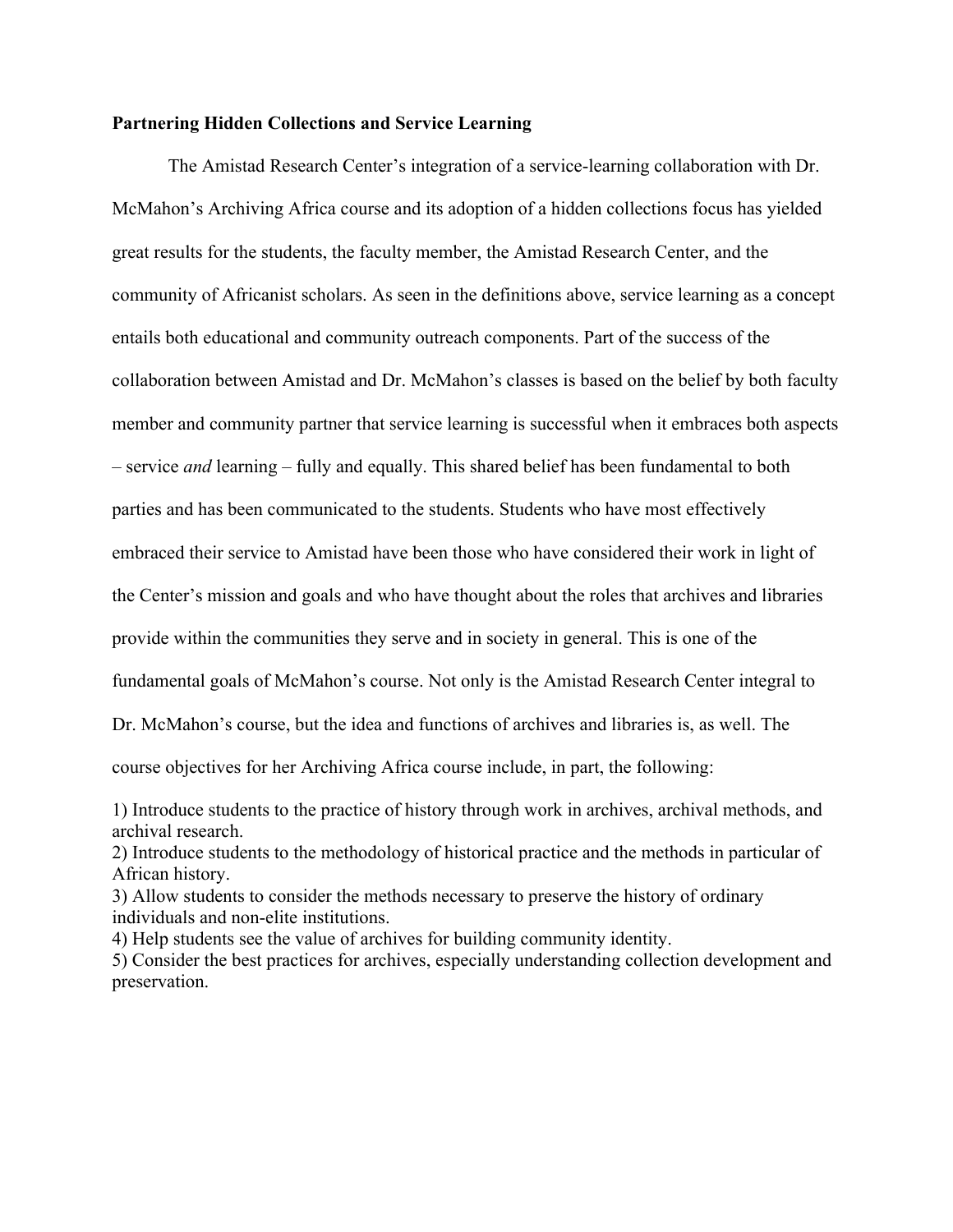In addition, during their initial introduction and training at the Center, the students are introduced to the history and mission of the Center, as well as how expanding access and the assistance of granting agencies such as CLIR aid the Center in fulfilling that mission.

Working with students as part of a service-learning course is very different than individual student internships, "show and tell" visits to special collections, or inquiry-driven collaborations between librarians/archivists and faculty. Service learning requires that librarians and archivists supervise multiple students at once over the course of a semester while also taking on the role of co-teacher with the faculty member through the integration of the service learning into the course content. This has meant that Amistad staff have had to learn to adjust to different levels of interest, motivation, and abilities on the part of the students each time the course is taught. While Amistad has encountered a few students who required intervention on the part of the Dr. McMahon to spur them to complete their service hours, the majority of the students have taken the service learning to heart and worked diligently to aid the Center.

Student reactions to the service learning and their work at Amistad can be seen in the reflection journals they keep for class and in course evaluations that were shared with the archives liaison. While at least one student listed their service learning hours at Amistad as "kind of boring," the majority reflected a more positive and thoughtful experience:

"The service learning was directly related to a potential path in history, so it was cool to work in an archive."

"[The service learning] tied in very well with the course and I felt like I was doing something useful."

"All of the experience I have been gaining through the readings we have done and the through the work and research I have begun in the ARC has really brought new aspects to my under-standing of archives and how they function."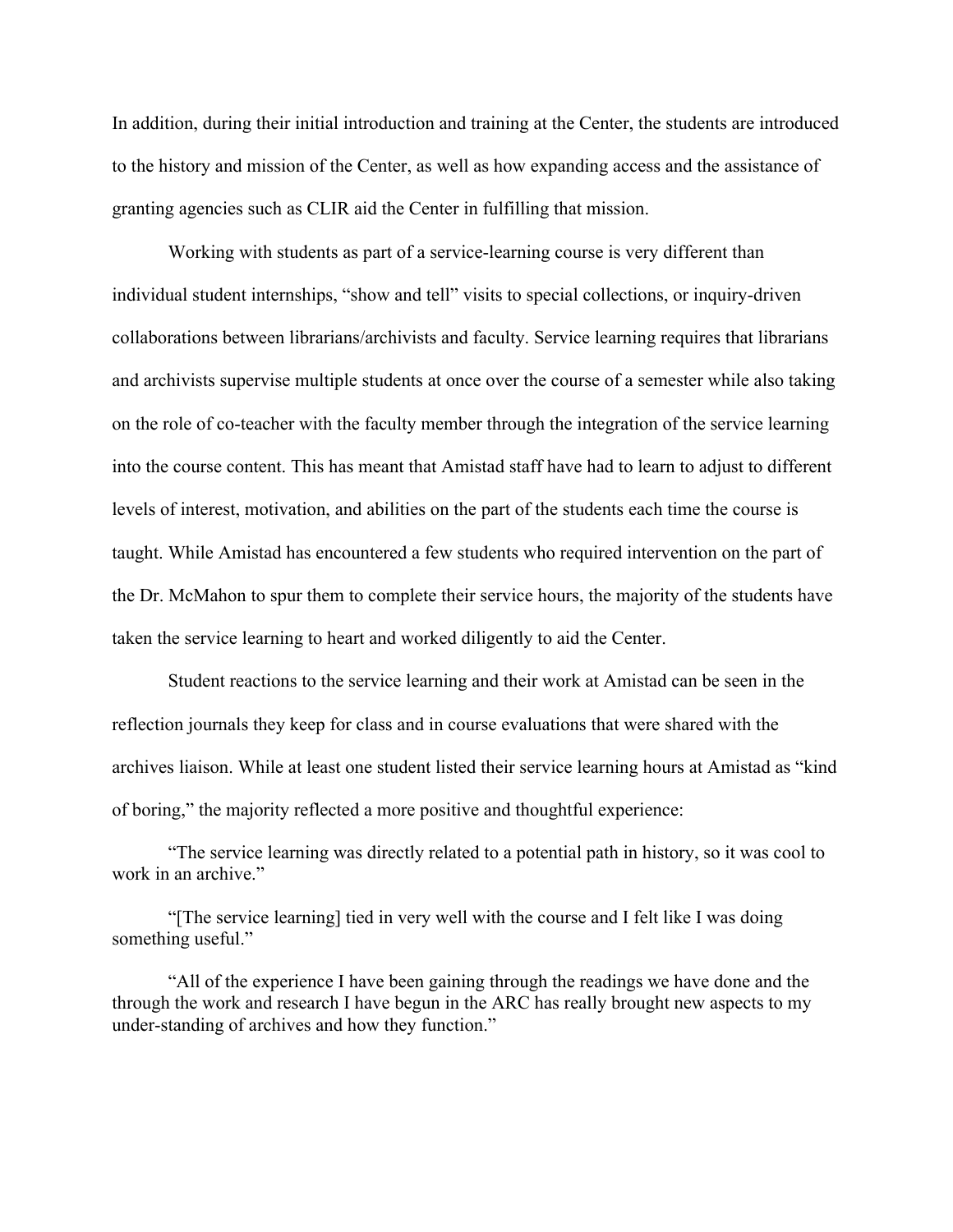Not only did the students find the service learning of interest but the opportunity to engage in extended archival research was rewarding, as well. As Dr. McMahon has reported during one semester, "In over ten years of teaching, I have never seen a class embrace and take ownership in a research project as this class did with the ACOA materials."



Service learning students from Dr. McMahon's class at work.

Perhaps the most rewarding outcome of the service learning classes has been to see students return to the Center in various ways. Exposure to the Amistad through the service learning classes has made students more knowledgeable of the Center as a valuable on-campus resource. A knowledge they then spread to their peers. In addition, some students have returned to the Center to complete individual internships or work as part-time employees after completing their service learning at Amistad. One particular student from the first service learning class was hired as a student assistant and worked as part of the second CLIR grant due to her experience and interest in continuing to work with the ACOA records.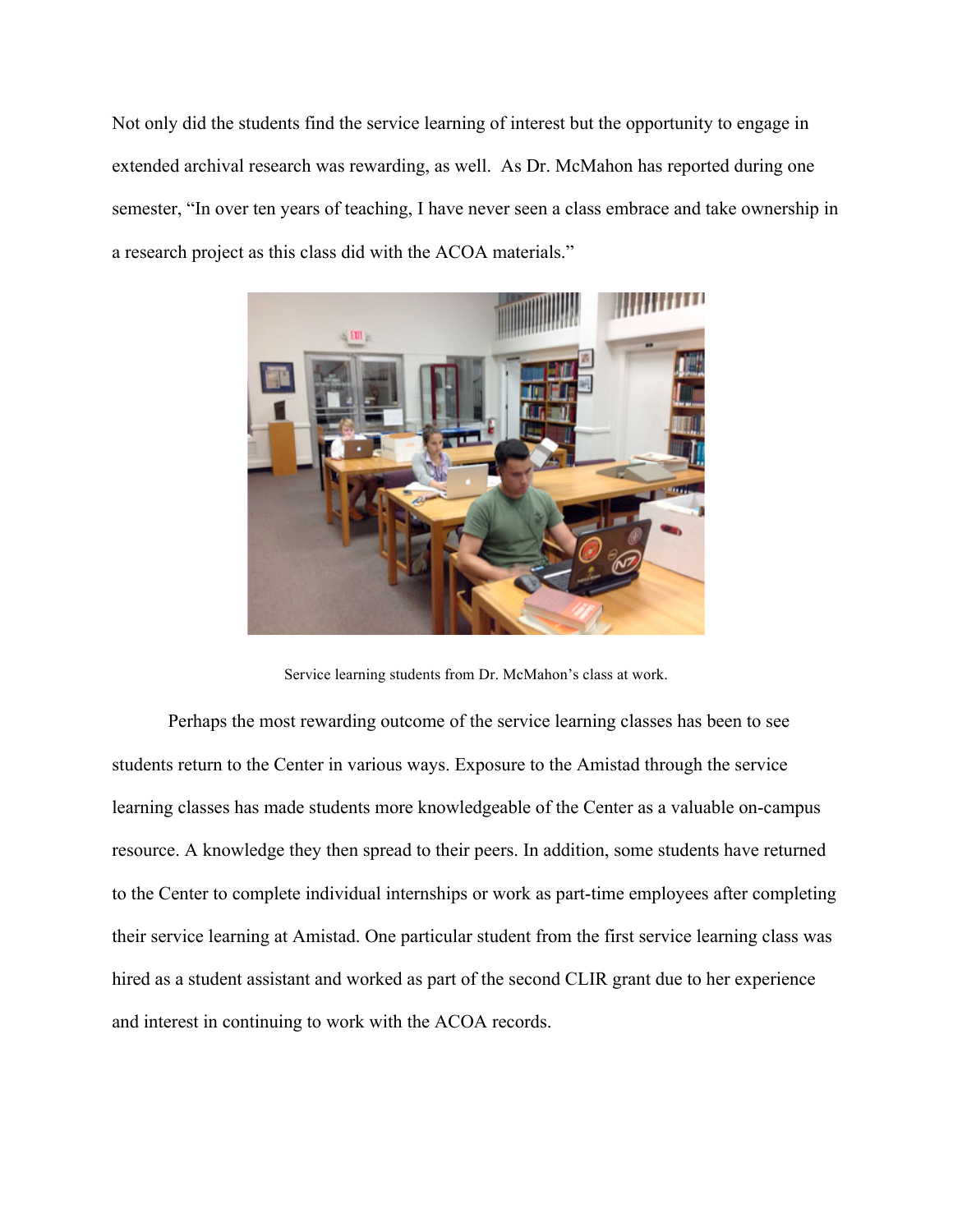Dr. McMahon's exposure to the ACOA records, both as teacher and scholar, has added to the course content of her Archiving Africa course, as well as others. For the service-learning course, students' time at Amistad often influences class discussions and they are encouraged by Dr. McMahon to describe not only their own work, but to share discoveries of relevant resources and documents that may be useful to their classmates as they develop seminar papers. Dr. McMahon has found that students approach primary sources in very different ways if they are conducting research versus inventorying/describing the materials. While the former often entails students narrowly searching for specific information or documents, the latter allows them the leisure of exploring the collections more fully. She finds that "By working in the collections first, they have an opportunity to explore and have a better sense of the sources before they decide on a paper topic. It gives them a better sense of what historians really do. Rather than simply searching databases, the service learning allows students to do research in a way that is more holistic to the practice of the profession. They get the chance to work with un-cataloged materials and to discover what is hidden within."

While not all of the students partaking in the service learning classes have been history majors, the majority have been. As the Archiving Africa course incorporates a strong methodological component both in class discussions and in the service learning, Dr. McMahon has found that students gain a better understanding of what historians do in terms of working with documents. They also gain a better understanding of professions allied to the historical field, such as archivists and librarians. In course evaluations, students have repeatedly felt like they were making a difference by the work they have done at Amistad, viewing the outcome of their service learning as something tangible with long-term impacts. During the most recent Archiving Africa class in 2014, Dr. McMahon was able to incorporate scholarship that resulted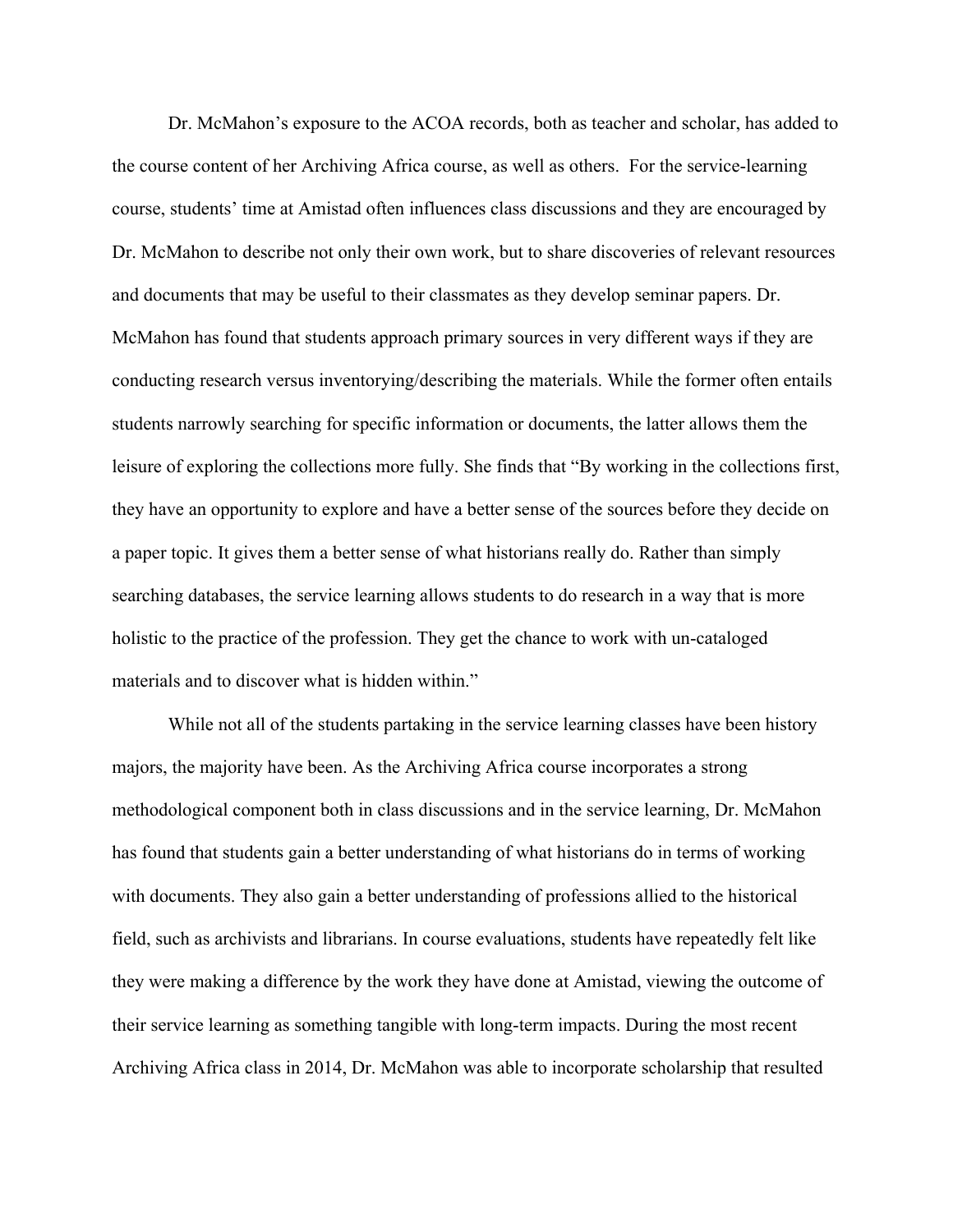from the increased access to the American Committee on Africa records provided by the first two classes and funding from CLIR. This continuity of increasing access to archival collections, leading to new scholarship, that is then serves as the basis of classroom discussion for future students is in a way a fitting legacy of the service learning partnership between Dr. McMahon's classes and the Amistad Research Center, as well as the direct result of support from granting agencies such as CLIR.

In considering its role in aiding libraries and archives to extend access to unprocessed and uncataloged holdings, CLIR has recently articulated five values that summarize its efforts scholarship, comprehensiveness, collaboration, sustainability, and openness.<sup>4</sup> The collaboration between the Amistad Research Center and Dr. McMahon's Archiving Africa course, as well as the receipt of support from CLIR in expanding access to the Center's collections, has resulted in a sustainable, but adaptable partnership that focuses on the merger of "service" and "learning" to the benefit of all involved – faculty partner, students, the Amistad Research Center, and its global constituency of scholars and researchers – so that we may all become stakeholders in turning hidden collections into bountiful discoveries.

<u> 1989 - Jan Stein Stein, fransk politiker (d. 1989)</u>

<sup>4</sup> Christa Williford. "So what do we mean by 'hidden'." (http://connect.clir.org/blogs/christa-williford/2015/ 02/12/so-what-do-we-mean-by-hidden). Accessed 15 February 2015.